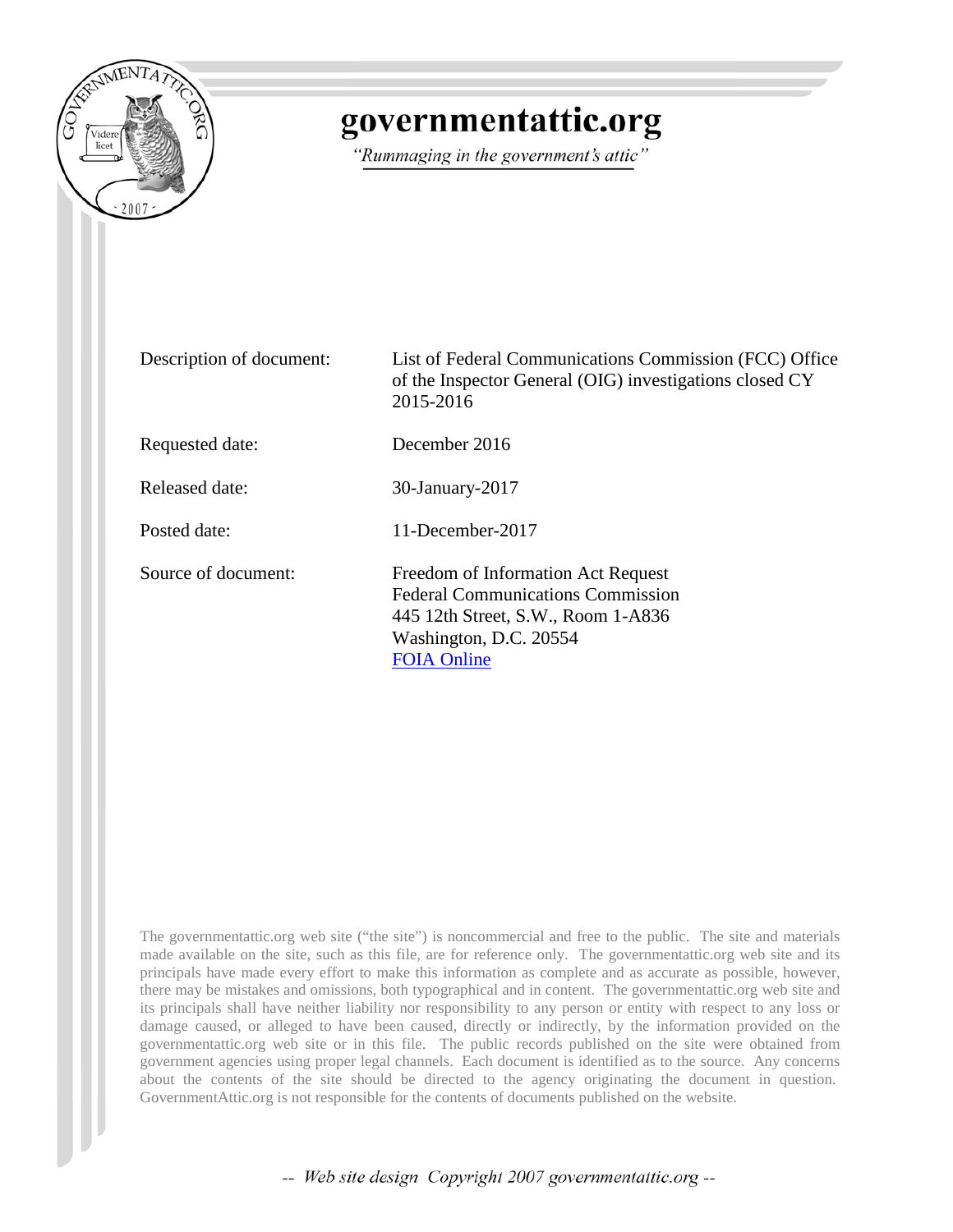### *OFFICE OF INSPECTOR GENERAL Washington, D.C 20554*



**January 30, 2017** 

#### Re: FOIA Control No. 2017-000234

On December 27, 2016, the Federal Communications Commission (FCC) received the above Freedom of Information Act (FOIA) request designated by the FCC with control no. 2017-000234. This request, assigned to the FCC's Office of the Inspector General (OIG) on January 4, 2017, sought a "copy or printout of the list of FCC OIG investigations closed during calendar year 2015 and calendar year 2016." Attached, please find the requested list. For ease of processing, we are providing a list of cases closed in 2014. The names of individuals subject to investigation, as well as the names of the investigators have been redacted pursuant to FOIA exemptions 6 and/or 7(C). 5 U.S.C. § 552(b)(6),(7)(C).

We are required by both the FOIA and the Commission's rules to charge requesters certain fees associated with the costs of searching for, reviewing, and duplicating the sought after information. To calculate the appropriate fee, requesters are classified as: (1) commercial use requesters; (2) educational requesters; non-commercial scientific organizations, or representatives of the news media; or (3) all other requesters.

Pursuant to section 0.466(a)(8) of the Commission's rules, you have been classified for fee purposes as category  $(3)$ , "all other requesters."<sup>1</sup> As an "all other requester," the Commission assesses charges to recover the full, reasonable direct cost of searching for and reproducing records that are responsive to the request; however, you are entitled to be furnished with the first 100 pages of reproduction and the first two hours of search time without charge under section 0.470(a)(3)(i) of the Commission's

 $147$  C.F.R. § 0.466(a)(8).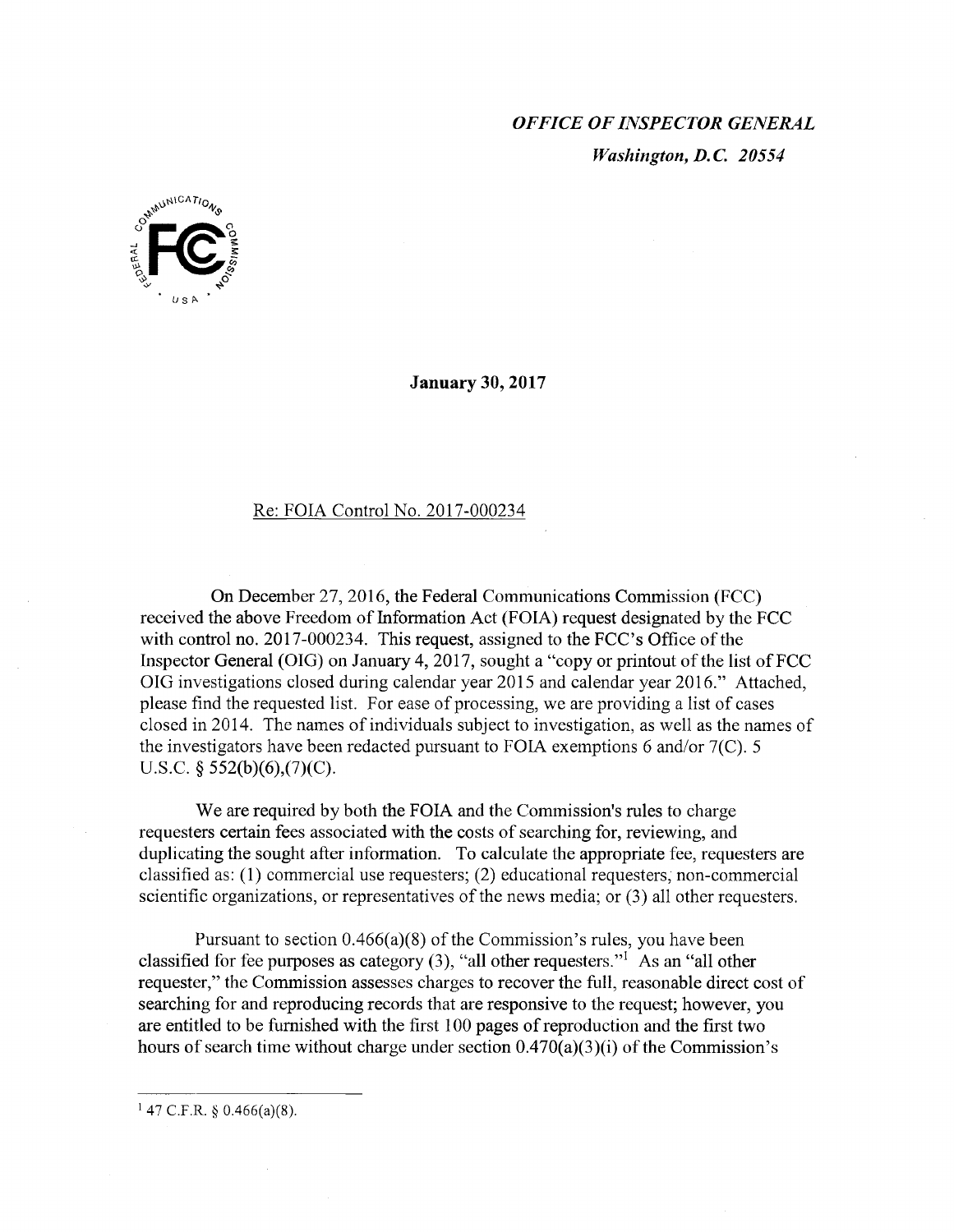rules.2 The production did not involve more than 100 pages of duplication and took less than two hours of search time. Therefore, you will not be charged any fees.

This letter completes the Federal Communications Commission-Office of the Inspector General (OIG) response to your request. If you believe that this letter constitutes a denial of your request, you may file an application for review with the FCC's Office of General Counsel within 30 calendar days of the date of this letter in accordance with section 0.461(j) of the FCC's rules, 47 C.F.R. § 0.461(j).<sup>3</sup> If you have any questions in this regard, please feel free to contact Christopher Shields at christopher.shields@fcc.gov.

Sincerelyon Cectula

**Assistant Inspector General-**Investigations

 $247$  C.F.R. § 0.470(a)(3)(i).

 $347$  C.F.R.  $\hat{g}$  0.461(j), 1.115; 47 C.F.R.  $\hat{g}$  1.7 (documents are considered filed with the Commission upon their receipt at the location designated by the Commission).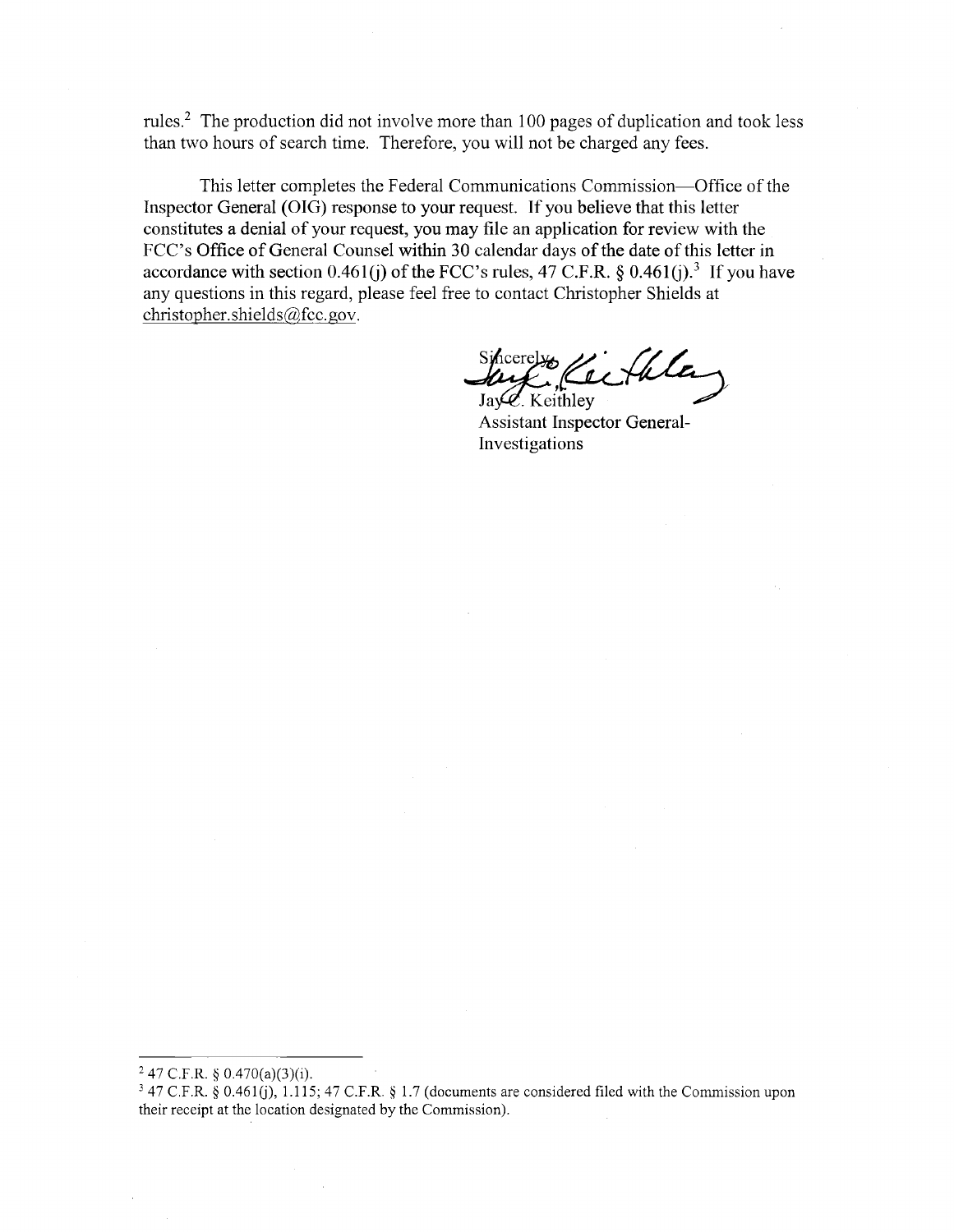## **Federal Communications Commission Office of Inspector General**  Closed Cases Report Case Types: All Cases State: All States For the Period Between: 01/01/2014 and 12/31/2015

| <b>NUMBER</b>         | TITLE                                                                                            | AGENT             | <b>STATE</b>                           | PROGRAM              | <b>SOURCE</b>                | CLOSING DATE           |
|-----------------------|--------------------------------------------------------------------------------------------------|-------------------|----------------------------------------|----------------------|------------------------------|------------------------|
| OIG-B-12-0012         | <b>HUGHES NETWORK - OPEN INTERNET</b><br><b>ISSUE</b>                                            |                   | Illinois                               | Broadband            |                              | 2/19/2014              |
| OIG-E-12-0013         | IEAST CHICAGO PUBLIC LIBRARY                                                                     |                   | Indiana                                | E-Rate               |                              | 9/22/2014              |
| OIG-1-12-0020         |                                                                                                  |                   | <b>District of Columbia</b>            | Internal             |                              | 1/28/2014              |
| OIG-HC-12-0036        | <b>RURAL TELEPHONE BANK</b>                                                                      |                   | New Jersey                             | <b>High Cost</b>     |                              | 7/9/2014               |
| OIG-LI-12-0041        | MTI (MIDWESTERN<br>TELECOMMUNICATIONS, INC.                                                      |                   | District of Columbia                   | Low Income           |                              | 4/1/2015               |
| OIG-LI-12-0043        | TELOPS INTERNATIONAL D/B/A AMTEL                                                                 |                   | Oklahoma                               | Low Income           |                              | 9/30/2015              |
| OIG-LI-12-0049        | <b>MILLENIUM 2000</b>                                                                            |                   | llinois                                | Low Income           |                              | 9/30/2015              |
| OIG-E-12-0051         | <b>STING COMMUNICATIONS ?</b><br>- PENN.                                                         |                   | Pennsvivania                           | E-Rate               |                              | 5/18/2015              |
| <b>OIG-AU-12-0059</b> |                                                                                                  | <u> Contegers</u> | Mississippi                            | <b>Auctions</b>      |                              | 9/29/2015              |
| OIG-I-12-0064         | <b>MISUSE OF PARKING FEES</b>                                                                    |                   | District of Columbia                   | Internal             |                              | 3/17/2015              |
| OIG-1-12-0076         | <b>CONSUMER.NET/</b>                                                                             |                   | District of Columbia                   | <b>Internal</b>      |                              | 1/26/2014              |
| OIG-1-12-0080         | <b>FCC EMPLOYEE</b><br>COMPLAINT OF VIOLATION OF HIRING<br><b>PRACTICES</b>                      |                   |                                        |                      |                              | 1/27/2014              |
|                       | TRUE WIRELESS COMPLAINT                                                                          |                   | District of Columbia linternal         |                      |                              |                        |
| OIG-1-12-0082         | <b>REGARDING USAC CONFLICT OF</b><br><b>INTEREST</b>                                             |                   | District of Columbia <b>I</b> Internal |                      |                              | 1/27/2014              |
| OIG-E-13-0004         | <b>MERRIMACK</b>                                                                                 |                   | <b>Massachusetts</b>                   | E-Rate               |                              | 6/4/2014               |
| OIG-E-13-0018         |                                                                                                  |                   | Colorado                               | E-Rate               |                              | 4/27/2015              |
| OIG-E-13-0020         | WESTON, EATON & DOVE ACADEMIES<br>JRME ENTERPRISES - MICHIGAN                                    |                   | <b>Michigan</b>                        | E-Rate               |                              | 1/28/2014              |
| OIG-1-13-0024         |                                                                                                  |                   | <b>District of Columbia</b>            | Internal             |                              | 1/28/2014              |
| OIG-I-13-0025         |                                                                                                  |                   | District of Columbia                   | Internal             |                              | 1/28/2014              |
| OIG-1-13-0026         |                                                                                                  |                   | <b>District of Columbia</b>            | Internal             |                              | 6/4/2014               |
| OIG-E-13-0032         | <b>NOTIS ENTERPRISES, INC.</b>                                                                   |                   | California                             | E-Rate               |                              | 9/16/2014              |
| OIG4-13-0034          | OFFICE TIME AND ATTENDANCE<br>1990-R                                                             |                   | California                             | internal             |                              | 1/27/2014              |
| OIG-1-13-0041         | <u>AMSTESHNOROSYNNYESIMENI R</u>                                                                 |                   | District of Columbia linternal         |                      |                              | 1/28/2014              |
| OIG-E-14-0003         | <b>GROUP, LLC DBA NEXTLINK</b><br><b>BROADBAND</b>                                               | かいびん              | Texas                                  | E-Rate               |                              | 4/27/2015              |
| OIG-I-14-0004         | <b>ACCUSATION OF VERIZON WIRELESS</b><br>UNDERPAYING DATA REFUNDS<br>ACCORDING TO CONSENT DECREE |                   | District of Columbia linternal         |                      |                              | 2/21/2014              |
| OIG-1-14-0011         |                                                                                                  | a katika T        | District of Columbia Internal          |                      | <u> Merupatèn Padro</u> k Ka | 9/23/2014              |
| OIG-1-14-0014         | CONTRACTING AND PURCHASING<br>CENTER HOTLINE WHISTLEBLOWER<br>COMPLAINT SUMMARY                  |                   | District of Columbia linternal         |                      |                              | 2/21/2014              |
|                       | <b>MASA TELEVISION AND ALL AND AND ALL AND ARTICLE CONTRACTOR</b><br>PROCUREMENT INTEGRITY ACT   |                   |                                        |                      |                              |                        |
| OIG-1-14-0015         | <b>VIOLATION</b><br><b>ALLEGATIONS OF PERJURY IN EEO</b>                                         |                   | District of Columbia                   | <b>BURGLER</b>       |                              | 6/4/2015               |
| OIG-1-14-0017         | <b>PROCEEDINGS BY FCC REGIONAL</b><br><b>DIRECTOR</b>                                            |                   | California                             |                      |                              |                        |
| OIG-I-14-0018         |                                                                                                  |                   | <b>Maryland</b>                        | Internal<br>Internal |                              | 11/5/2014<br>9/16/2014 |
| OIG-E-14-0019         |                                                                                                  |                   | <b>New Jersey</b>                      | E-Rate               |                              | 3/25/2015              |
| OIG-1-14-0020         | <b>GROSS MISMANAGEMENT AND</b><br><b>GROSS INCOMPETENCE BY</b>                                   |                   | Colorado                               | Internal             | 23                           | 9/22/2014              |
| OIG-I-14-0021         | DELAY IN SSECTRUM ALLOCATION<br>POLICY AND INTERFERENCE<br><b>ENFORCEMENT</b>                    |                   | District of Columbia Internal          |                      |                              | 7/1/2014               |
| OIG-1-14-0022         |                                                                                                  |                   | <b>District of Columbia linternal</b>  |                      |                              | 9/16/2014              |

 $\bar{\chi}$ 

#### CLOSED CASES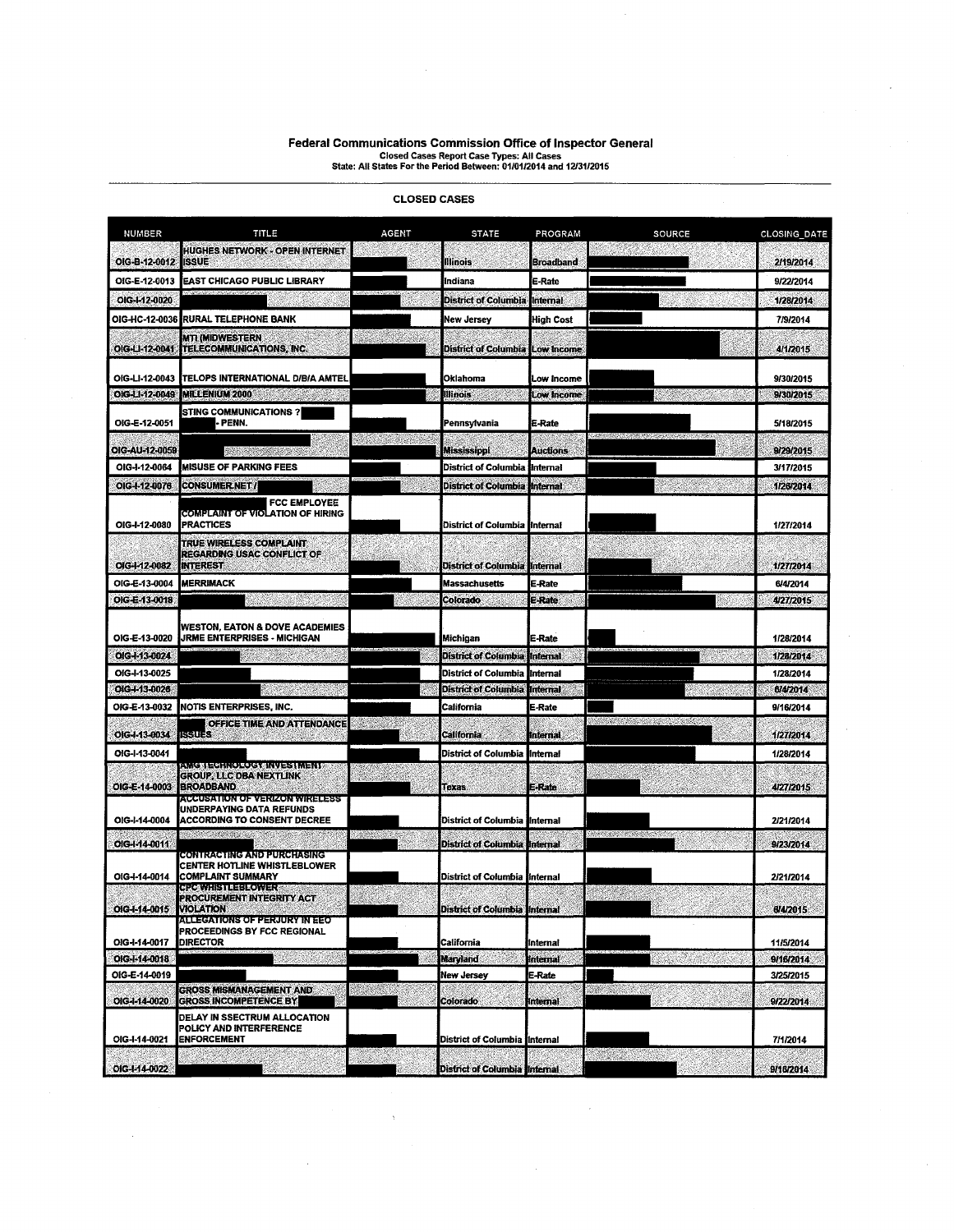| OIG-I-14-0023 |                                                                                                     |                         | New York                             | Internal        | <b>FCC Employee</b> | 11/20/2014 |
|---------------|-----------------------------------------------------------------------------------------------------|-------------------------|--------------------------------------|-----------------|---------------------|------------|
| OIG-I-14-0024 |                                                                                                     | <b>BARBARA PATPETER</b> | <b>District of Columbia</b>          | Internal        |                     | 9/16/2014  |
| OIG-E-14-0025 | <b>IMAVERICKS IN EDUCATION FLORIDA</b><br><b>CHARTER SCHOOLS</b>                                    |                         | Florida                              | E-Rate          |                     | 2/27/2015  |
| OIG-E-14-0027 |                                                                                                     | <b>BARK BARK ROOM</b>   | <b>Puerto Rico</b>                   | E-Rate          |                     | 9/23/2014  |
| OIG-1-14-0028 |                                                                                                     |                         | District of Columbia linternal       |                 |                     | 9/16/2014  |
| OIG-I-14-0029 | i se na stratu sveto                                                                                |                         | District of Columbia Internal        |                 | とうそうかい さいみんしゅう あきの  | 9/16/2014  |
| OIG-I-14-0035 |                                                                                                     |                         | District of Columbia linternal       |                 |                     | 9/16/2014  |
| OIG-I-14-0038 | <u>Terminan</u>                                                                                     | <b>SENSORIA</b>         | <b>District of Columbia Internal</b> |                 | TER DE L'ARTICIA    | 10/21/2015 |
| OIG-I-15-0007 | [어이어]/사람 사이러아이 가지에서<br>Inoncompliant radios                                                         |                         | District of Columbia Internal        |                 |                     | 3/31/2015  |
| OIG-1-15-0010 | <b>Columbia Colorado de Se</b><br><b>MANAGERS</b>                                                   |                         | Colorado                             | <b>Internal</b> | nd reaction secured | 12/30/2014 |
| OIG-I-15-0011 | OFFICE SUPERVISOR<br>PERJURY IN EEO INVESTIGATION                                                   |                         | Colorado                             | Internal        |                     | 3/25/2015  |
| OIG-1-15-0012 | <b>STINGRAY</b>                                                                                     |                         | District of Columbia Internal        |                 | 4.39.63             | 3/31/2015  |
| OIG-1-15-0013 | <b>SPRINT NAL</b>                                                                                   |                         | District of Columbia linternal       |                 |                     | 9/29/2015  |
| OIG-I-15-0016 | OFFICE ALLEGATIONS OF<br><b>GROSS WASTE AND GROSS</b><br><b>IMISMANAGEMENT OF GOV FUND.</b>         |                         | Colorado                             | <b>Unternal</b> |                     | 3/24/2015  |
| OIG-B-15-0018 | <b>RURAL BROADBAND EXPERIMENT</b><br><b>INOTICE OF SELECTION OF NEXT-IN-</b><br><b>LINE BIDDERS</b> |                         | District of Columbia Broadband       |                 |                     | 3/31/2015  |
| OIG-E-15-0019 | <b>QUI TAM</b>                                                                                      |                         | <b>Missouri</b>                      | <b>E-Rate</b>   |                     | 11/24/2015 |
| OIG-I-15-0020 |                                                                                                     |                         | District of Columbia Internal        |                 |                     | 9/29/2015  |
| OIG-1-15-0030 | A SOFERED MAIN GARAGE                                                                               | いいこということになるという          | Maryland                             | <b>Internal</b> |                     | 9/29/2015  |
| OIG-I-16-0001 | <b>CITIZENS FOR RESPONSIBLE MEDIA -</b><br><b>HANDLING OF INDECENCY</b><br><b>COMPLAINTS</b>        |                         | Ohio                                 | Internal        |                     | 11/24/2015 |

Total Closed cases in Period: 52

Date Report Run: Monday, July 18, 2016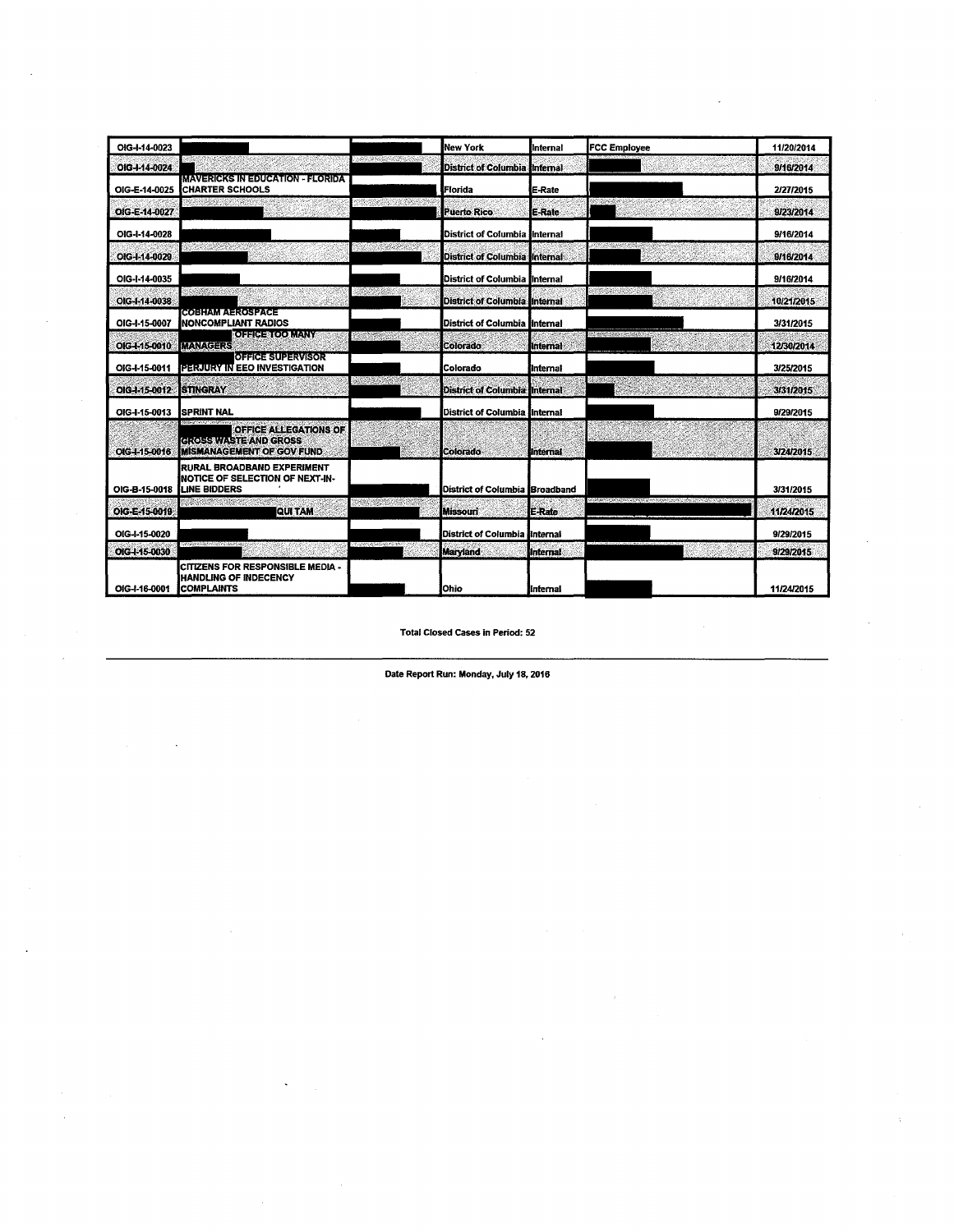#### Copy of FCC 016.closed cases 2015 2016.xlsx

#### Federal Communications Commission Office of Inspector General Closed Cases Report Case Types: All cases State: All States For the Period Between: 01/01/2016 and 12/31/2016

| <b>NUMBER</b>  | <b>TITLE</b>                                                                                          | <b>AGENT</b> | <b>STATE</b>                   | <b>PROGRAM</b>    | <b>SOURCE</b>                            | <b>CLOSING DATE</b> |
|----------------|-------------------------------------------------------------------------------------------------------|--------------|--------------------------------|-------------------|------------------------------------------|---------------------|
| OIG-I-12-0044  | <b>IFCC EMPLOYEES</b>                                                                                 |              | <b>District of Columbia</b>    | <b>Internal</b>   | Self-Initiated or Proactive              | 1/27/2016           |
| OIG-E-12-0005  | <b>ONSAT NETWORK COMMUNICATIONS /</b><br><b>INAVAJO NATION</b>                                        |              | District of Columbia E-Rate    |                   | <b>Other Agency Referral</b>             | 1/29/2016           |
| OIG-I-15-0006  | IALLEGATIONS OF VIOLATIONS OF<br><b>ICOMMISSION'S RULE REGARDING</b><br><b>ICELLULAR APPLICATIONS</b> |              | District of Columbia linternal |                   | <b>FCC Employee</b>                      | 1/29/2016           |
| OIG-E-14-0016  |                                                                                                       |              | lidaho                         | <b>E-Rate</b>     | <b>ICourt Case</b>                       | 2/2/2016            |
| OIG-E-12-0054  | <b>ICISCO/AVNET/CALENCE QUI TAM</b>                                                                   |              | <b>Texas</b>                   | E-Rate            | <b>Confidential Source/Informant</b>     | 2/12/2016           |
| OIG-LI-13-0011 | DPI TELECONNECT, TAG MOBILE ET AL<br><b>QUI TAM (WASHINGTON, DC)</b>                                  |              | <b>IDistrict of Columbia</b>   | Low Income        | <b>ICourt Case</b>                       | 3/10/2016           |
| OIG-I-15-0017  | <b>FLETCHER, HEALD &amp; HILDRETH</b>                                                                 |              | <b>District of Columbia</b>    | <b>H</b> nternal  | <b>FCC Employee</b>                      | 3/10/2016           |
| OIG-LI-13-0028 | <b>LOW INCOME CASE C (GJ)</b>                                                                         |              | <b>Oklahoma</b>                | Low Income        | <b>Self-Initiated or Proactive</b>       | 3/30/2016           |
| OIG-LI-12-0068 | <b>LOW INCOME CASE B (GJ)</b>                                                                         |              | District of Columbia           | Low Income        | <b>Confidential Source/Informant</b>     | 4/14/2016           |
| OIG-I-13-0022  | <b>CONFLICT OF INTEREST DEPUTY</b><br><b>BUREAU CHIEF</b>                                             |              | <b>District of Columbia</b>    | <b>Internal</b>   | Confidential Source/Informant            | 5/18/2016           |
| OIG-T-14-0005  | <b>IUS v. SAMUEL HAWK</b>                                                                             |              | Pennsylvania                   | <b>TRS</b>        | Self-Initiated or Proactive              | 5/18/2016           |
|                | OIG-T-14-0026 U.S. V. BRYCE CHAPMAN                                                                   |              | Pennsylvania                   | <b>T</b> rs       | <b>Self-Initiated or Proactive</b>       | 5/18/2016           |
| OIG-E-15-0001  | OKLAHOMA CITY SCHOOL DISTRICT<br><b>IEQUIPMENT THEFT</b>                                              |              | <b>Oklahoma</b>                | <b>IE-Rate</b>    | <b>Other Agency Referral</b>             | 7/6/2016            |
| OIG-I-16-0011  | (EB)<br><b>FCC Employee</b>                                                                           |              | <b>District of Columbia</b>    | <b>linternal</b>  | <b>Private Citizen</b>                   | 8/18/2016           |
| OIG-I-16-0017  |                                                                                                       |              | <b>Massachusetts</b>           | <b>I</b> Internal | <b>Congressional Inquiry or Referral</b> | 8/18/2016           |
|                | OIG-B-15-0022 INET NEUTRALITY                                                                         |              | District of Columbia Broadband |                   | Congressional Inquiry or Referral        | 8/29/2016           |

#### CLOSED CASES